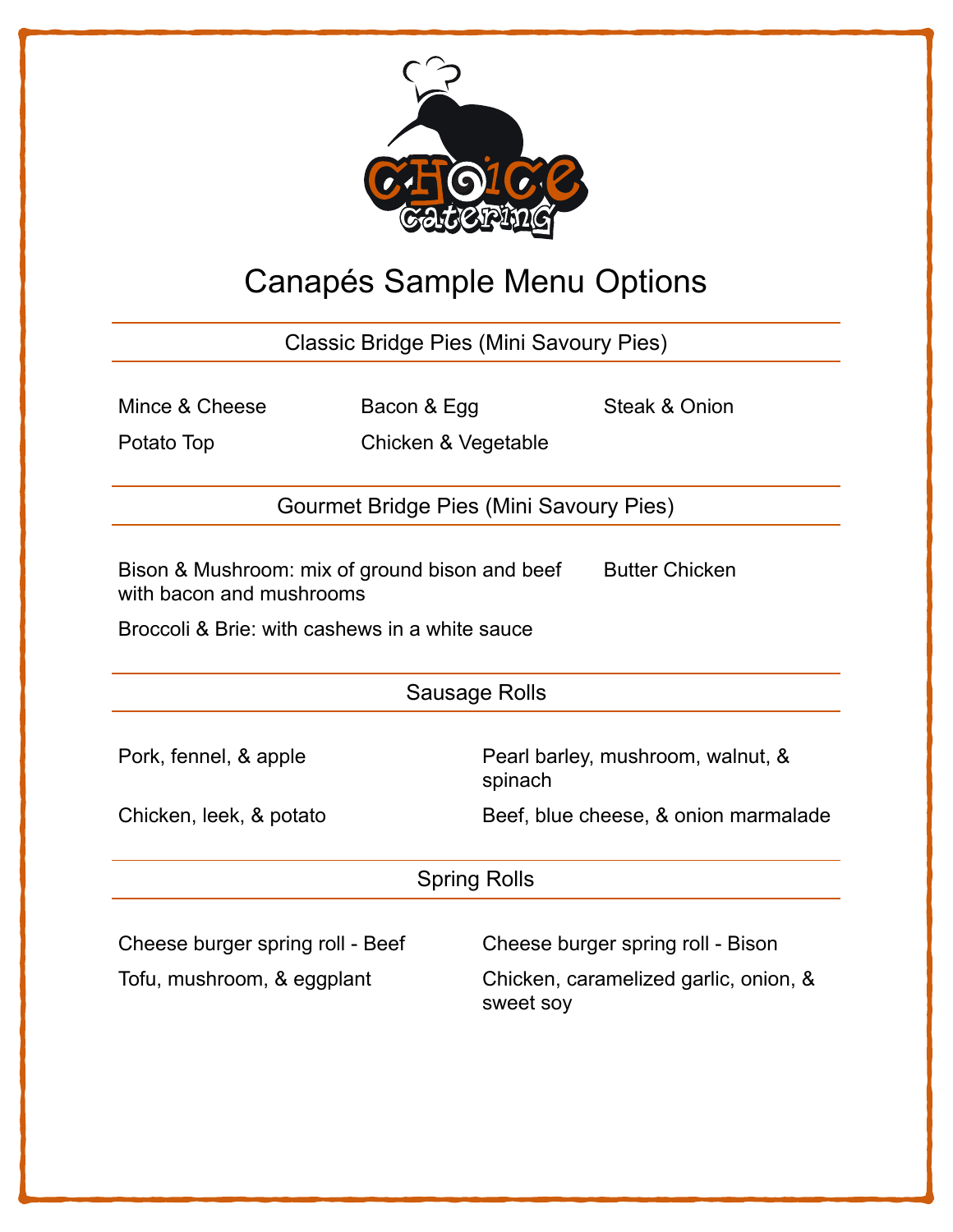

## Canapés Sample Menu

Croquettes - Panko Crumbed

Mac & Cheese Smoked cod, potato, & lemon

Pulled pork, béchamel sauce, jalapeños, & cheddar cheese

Chicken, charred corn, & jalapeños Butternut, garlic, onion, feta, & spinach

Sliders - On House Made Milk Buns

Korean fried chicken & kimchi slaw Sesame prawn, asian slaw, & wasabi

Cheese burger slider: beef, cheddar, & pickles

Crumbed haloumi, humus, lettuce, & aioli

Bison slider: bison & beef mix, mushrooms, swiss cheese, & pepper mayo

## Other Canapés

Deep fried prawn on toast, with sesame panko, & wasabi mayo

Seasame crumbed prawn, kewpie Arancini: Bocconcini, pancetta, &

Little Yorkshire puddings, sous vide skirt steak gravy mayo horse radish

Pork Dumpling: Char siu dumpling with pork floss

Arancini (risotto balls): Pearl barley, peas, feta, & lemon

parsley

Salmon Crostini: House smoked salmon on rye & celeriac remoulade

Veg Dumpling: Tofu, mushroom, & eggplant with peanut chilli oil